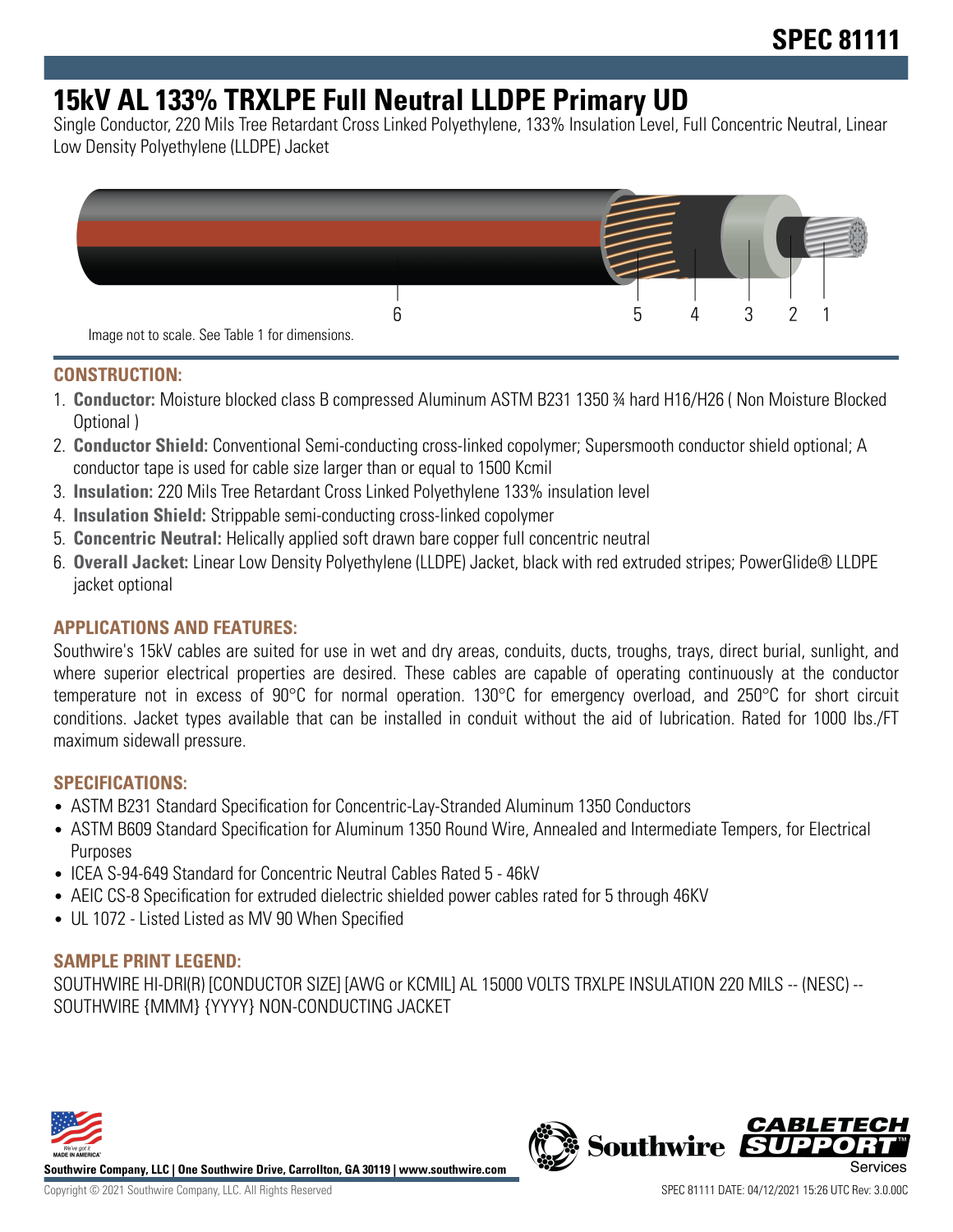### **Table 1 – Weights and Measurements**

| <b>Stock</b><br>Number | Cond.<br>Size         | <b>Diameter</b><br>Over<br>Conductor | <b>Diameter</b><br>Over<br>Insulation | Insul.<br><b>Thickness</b> | <b>Diameter</b><br>Over<br>Insulation<br><b>Shield</b> | Concentric<br><b>Neutral</b> | <b>Neutral DC</b><br>Resistance<br>$25^{\circ}$ C | <b>Jacket</b><br><b>Thickness</b> | Approx.<br>0 <sub>D</sub> | Approx.<br>Weight | Min<br><b>Bending</b><br>Radius | Max Pull<br>Tension* |
|------------------------|-----------------------|--------------------------------------|---------------------------------------|----------------------------|--------------------------------------------------------|------------------------------|---------------------------------------------------|-----------------------------------|---------------------------|-------------------|---------------------------------|----------------------|
|                        | AWG/<br>Kcmil         | inch                                 | inch                                  | mil                        | inch                                                   | No. x AWG                    | $\Omega$ /1000ft                                  | mil                               | inch                      | Ib<br>/1000ft     | inch                            | $\mathsf{lb}$        |
| 613418**               | $\overline{2}$<br>(1) | 0.258                                | 0.735                                 | 220                        | 0.815                                                  | 10x14                        | 0.263                                             | 50                                | 1.043                     | 505               | 12.5                            | 398                  |
| 610306                 | $\overline{2}$<br>(7) | 0.283                                | 0.760                                 | 220                        | 0.840                                                  | 10x14                        | 0.263                                             | 50                                | 1.068                     | 529               | 12.8                            | 398                  |
| <b>TBA</b>             | (1)                   | 0.289                                | 0.766                                 | 220                        | 0.846                                                  | 13x14                        | 0.202                                             | 50                                | 1.074                     | 571               | 12.9                            | 502                  |
| TBA                    | 1<br>(19)             | 0.322                                | 0.799                                 | 220                        | 0.879                                                  | 13x14                        | 0.202                                             | 50                                | 1.107                     | 599               | 13.3                            | 502                  |
| <b>TBA</b>             | 1/0<br>(1)            | 0.325                                | 0.802                                 | 220                        | 0.882                                                  | 16x14                        | 0.164                                             | 50                                | 1.110                     | 642               | 13.3                            | 634                  |
| 610307                 | 1/0<br>(19)           | 0.352                                | 0.829                                 | 220                        | 0.909                                                  | 16x14                        | 0.164                                             | 50                                | 1.137                     | 666               | 13.6                            | 634                  |
| 606978**               | 2/0<br>(19)           | 0.395                                | 0.872                                 | 220                        | 0.952                                                  | 20x14                        | 0.128                                             | 50                                | 1.212                     | 772               | 14.5                            | 799                  |
| TBA                    | 2/0<br>(19)           | 0.395                                | 0.872                                 | 220                        | 0.952                                                  | 13x12                        | 0.128                                             | 50                                | 1.212                     | 794               | 14.5                            | 799                  |
| <b>TBA</b>             | 3/0<br>(19)           | 0.443                                | 0.920                                 | 220                        | 1.000                                                  | 16x12                        | 0.104                                             | 50                                | 1.260                     | 908               | 15.1                            | 1007                 |
| 610406                 | 4/0<br>(19)           | 0.498                                | 0.975                                 | 220                        | 1.055                                                  | 20x12                        | 0.080                                             | 50                                | 1.320                     | 1070              | 16.3                            | 1270                 |
| <b>TBA</b>             | 250<br>(37)           | 0.558                                | 1.044                                 | 220                        | 1.144                                                  | 16x10                        | 0.065                                             | 50                                | 1.448                     | 1298              | 17.4                            | 1500                 |
| <b>TBA</b>             | 350<br>(37)           | 0.661                                | 1.147                                 | 220                        | 1.247                                                  | 16x9                         | 0.052                                             | 50                                | 1.576                     | 1605              | 18.9                            | 2100                 |

All dimensions are nominal and subject to normal manufacturing tolerances

◊ Cable marked with this symbol is a standard stock item

\* Pulling tension based on pulling eye directly connected to conductor

\*\*HI-DRI-PLUS.





Copyright © 2021 Southwire Company, LLC. All Rights Reserved SPEC 81111 DATE: 04/12/2021 15:26 UTC Rev: 3.0.00C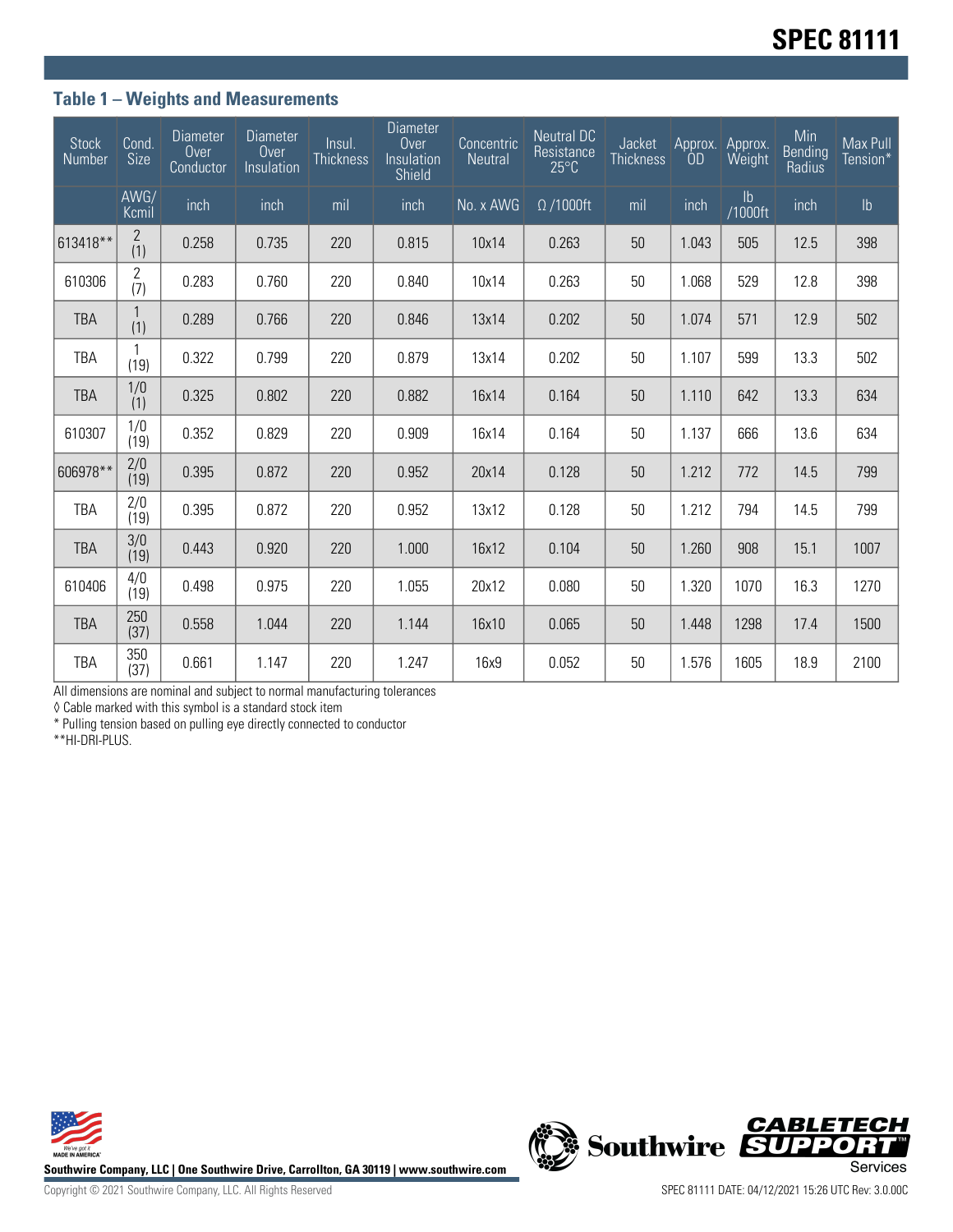# **SPEC 81111**

#### **Table 2 – Electrical and Engineering Data**

| Cond.<br>Size         | <b>DC</b><br>Resistance<br>@ 25°C | <b>AC</b><br>Resistance<br>@ 90°C | Capacitive<br>Reactance @<br>60Hz | Inductive<br>Reactance<br>@ 60Hz | <b>Current</b> | Charging Dielectric<br>Loss | Zero<br>Sequence<br>Impedance* | Positive<br>Sequence<br>Impedance* | Short<br>Circuit<br>Current @<br>30 Cycle | Allowable<br>Ampacity in<br>Duct 90°C1 | Allowable<br>Ampacity<br><b>Directly</b><br>Buried 90°C‡ |
|-----------------------|-----------------------------------|-----------------------------------|-----------------------------------|----------------------------------|----------------|-----------------------------|--------------------------------|------------------------------------|-------------------------------------------|----------------------------------------|----------------------------------------------------------|
| AWG/<br>Kcmil         | $\Omega/1000$ ft                  | $\Omega/1000$ ft                  | $M\Omega^*1000$ ft                | $\Omega/1000$ ft                 |                | A/1000ft W/1000ft           | $\Omega/1000$ ft               | $\Omega/1000$ ft                   | Amp                                       | Amp                                    | Amp                                                      |
| $\overline{2}$<br>(1) | 0.266                             | 0.334                             | 0.062                             | 0.051                            | 0.139          | 0.362                       | $0.568 + j0.125$               | $0.336 + j0.051$                   | 3660.2                                    | 120                                    | 150                                                      |
| $\overline{2}$<br>(7) | 0.266                             | 0.334                             | 0.059                             | 0.049                            | 0.147          | 0.382                       | $0.568 + j0.124$               | $0.336 + j0.049$                   | 3660.2                                    | 120                                    | 150                                                      |
| (1)                   | 0.211                             | 0.265                             | 0.058                             | 0.049                            | 0.149          | 0.387                       | $0.456 + j0.091$               | $0.267 + j0.049$                   | 4758.3                                    | 140                                    | 175                                                      |
| (19)                  | 0.211                             | 0.265                             | 0.054                             | 0.048                            | 0.159          | 0.413                       | $0.456 + j0.090$               | $0.267 + 0.047$                    | 4758.3                                    | 140                                    | 175                                                      |
| 1/0<br>(1)            | 0.168                             | 0.211                             | 0.054                             | 0.047                            | 0.160          | 0.416                       | $0.371 + j0.071$               | $0.213 + j0.047$                   | 5856.3                                    | 155                                    | 195                                                      |
| 1/0<br>(19)           | 0.168                             | 0.211                             | 0.051                             | 0.046                            | 0.168          | 0.437                       | $0.371 + j0.070$               | $0.213 + 0.046$                    | 5856.3                                    | 155                                    | 195                                                      |
| 2/0<br>(19)           | 0.133                             | 0.167                             | 0.048                             | 0.045                            | 0.181          | 0.471                       | $0.296 + j0.057$               | $0.170 + j0.045$                   | 7560.0                                    | 180                                    | 225                                                      |
| 2/0<br>(19)           | 0.133                             | 0.167                             | 0.048                             | 0.045                            | 0.181          | 0.471                       | $0.296 + j0.057$               | $0.170 + j0.045$                   | 7560.0                                    | 180                                    | 225                                                      |
| 3/0<br>(19)           | 0.105                             | 0.132                             | 0.044                             | 0.044                            | 0.196          | 0.508                       | $0.238 + j0.047$               | $0.136 + j0.043$                   | 9304.6                                    | 205                                    | 250                                                      |
| 4/0<br>(19)           | 0.0836                            | 0.105                             | 0.041                             | 0.043                            | 0.212          | 0.551                       | $0.186 + j0.040$               | $0.110 + j0.041$                   | 12017.3                                   | 235                                    | 285                                                      |
| 250<br>(37)           | 0.0707                            | 0.089                             | 0.037                             | 0.042                            | 0.233          | 0.604                       | $0.156 + j0.034$               | $0.095 + j0.039$                   | 14790.5                                   |                                        |                                                          |
| 350<br>(37)           | 0.0505                            | 0.064                             | 0.033                             | 0.040                            | 0.263          | 0.683                       | $0.117 + j0.031$               | $0.070 + j0.037$                   | 18652.0                                   | 305                                    | 370                                                      |

\* Calculations are based on three cables triplexed / concentric shield / Conductor temperature of 90°C / Shield temperature of 45°C / Earth resistivity of 100 ohmsmeter

† Ampacities are based on Figure 7 of ICEA T-117-734 (Single circuit trefoil, 100% load factor, 90°C conductor temperature, earth RHO 90, 36" burial depth) ‡ Ampacities are based on Figure 1 of ICEA T-117-734 (Single circuit trefoil, 100% load factor, 90°C conductor temperature, earth RHO 90, 36" burial depth)



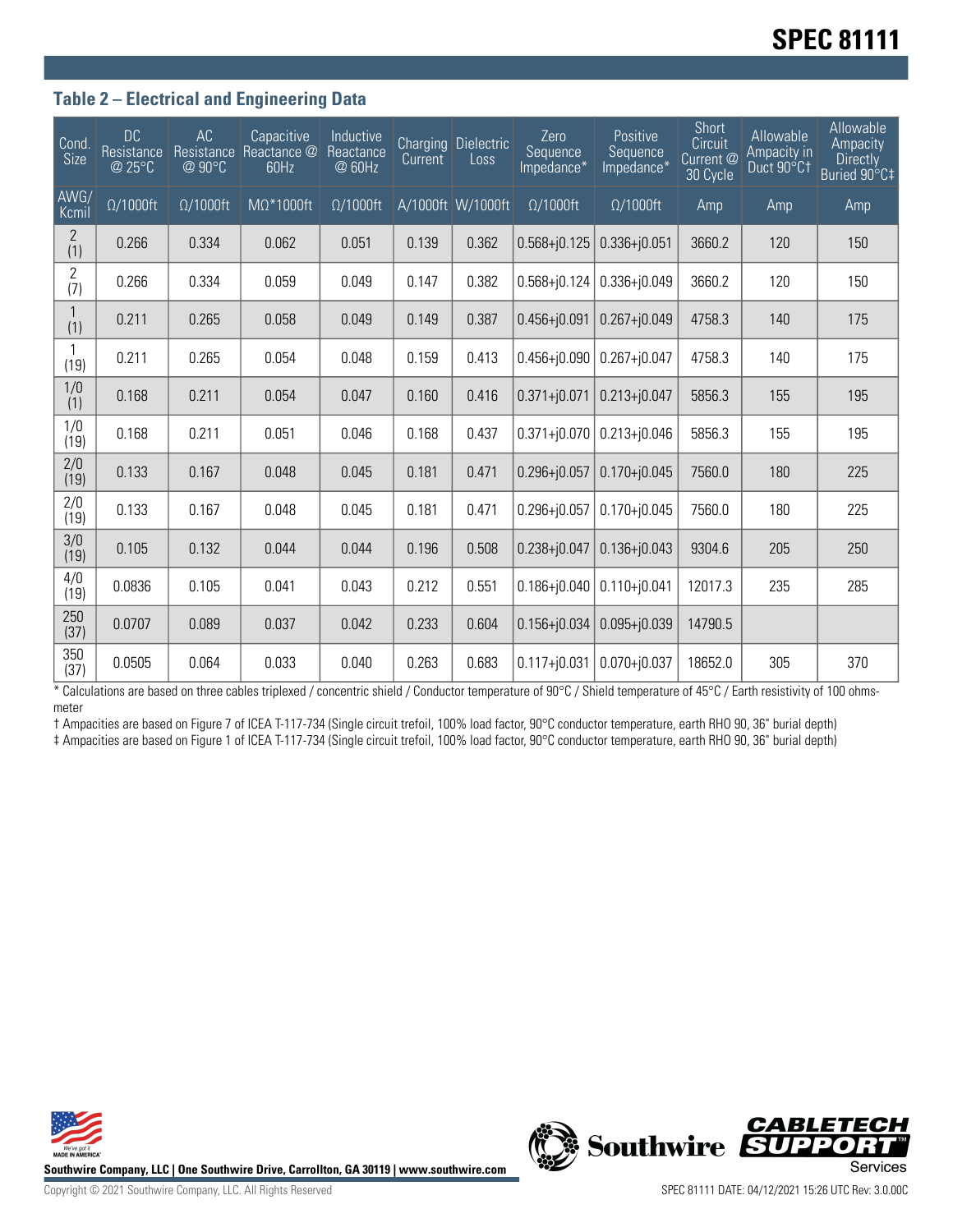## **Table 3 – Weights and Measurements (Metric)**

| <b>Stock</b><br>Number | Cond.<br><b>Size</b>  | <b>Diameter</b><br>Over<br>Conductor | <b>Diameter</b><br>Over<br>Insulation | Insul.<br><b>Thickness</b> | <b>Diameter</b><br>Over<br>Insulation<br>Shield | Concentric<br><b>Neutral</b> | <b>Neutral DC</b><br>Resistance<br>$25^{\circ}$ C | Jacket<br><b>Thickness</b> | Approx.<br>OD | Approx.<br>Weight | Min<br><b>Bending</b><br>Radius | Max Pull<br>Tension* |
|------------------------|-----------------------|--------------------------------------|---------------------------------------|----------------------------|-------------------------------------------------|------------------------------|---------------------------------------------------|----------------------------|---------------|-------------------|---------------------------------|----------------------|
|                        | AWG/<br>Kcmil         | mm                                   | mm                                    | mm                         | mm                                              | No. x AWG                    | $\Omega$ /km                                      | mm                         | mm            | kg/km             | mm                              | newton               |
| 613418**               | $\overline{c}$<br>(1) | 6.55                                 | 18.67                                 | 5.59                       | 20.70                                           | 10x14                        | 0.86                                              | 1.27                       | 26.49         | 752               | 317.50                          | 1771                 |
| 610306                 | $\mathbf{2}$<br>(7)   | 7.19                                 | 19.30                                 | 5.59                       | 21.34                                           | 10x14                        | 0.86                                              | 1.27                       | 27.13         | 787               | 325.12                          | 1771                 |
| <b>TBA</b>             | 1<br>(1)              | 7.34                                 | 19.46                                 | 5.59                       | 21.49                                           | 13x14                        | 0.66                                              | 1.27                       | 27.28         | 850               | 327.66                          | 2234                 |
| <b>TBA</b>             | 1<br>(19)             | 8.18                                 | 20.29                                 | 5.59                       | 22.33                                           | 13x14                        | 0.66                                              | 1.27                       | 28.12         | 891               | 337.82                          | 2234                 |
| <b>TBA</b>             | 1/0<br>(1)            | 8.25                                 | 20.37                                 | 5.59                       | 22.40                                           | 16x14                        | 0.54                                              | 1.27                       | 28.19         | 955               | 337.82                          | 2821                 |
| 610307                 | 1/0<br>(19)           | 8.94                                 | 21.06                                 | 5.59                       | 23.09                                           | 16x14                        | 0.54                                              | 1.27                       | 28.88         | 991               | 345.44                          | 2821                 |
| 606978**               | 2/0<br>(19)           | 10.03                                | 22.15                                 | 5.59                       | 24.18                                           | 20x14                        | 0.42                                              | 1.27                       | 30.78         | 1149              | 368.30                          | 3556                 |
| <b>TBA</b>             | 2/0<br>(19)           | 10.03                                | 22.15                                 | 5.59                       | 24.18                                           | 13x12                        | 0.42                                              | 1.27                       | 30.78         | 1182              | 368.30                          | 3556                 |
| <b>TBA</b>             | 3/0<br>(19)           | 11.25                                | 23.37                                 | 5.59                       | 25.40                                           | 16x12                        | 0.34                                              | 1.27                       | 32.00         | 1351              | 383.54                          | 4481                 |
| 610406                 | 4/0<br>(19)           | 12.65                                | 24.76                                 | 5.59                       | 26.80                                           | 20x12                        | 0.26                                              | 1.27                       | 33.53         | 1592              | 414.02                          | 5652                 |
| <b>TBA</b>             | 250<br>(37)           | 14.17                                | 26.52                                 | 5.59                       | 29.06                                           | 16x10                        | 0.21                                              | 1.27                       | 36.78         | 1932              | 441.96                          | 6675                 |
| TBA                    | 350<br>(37)           | 16.79                                | 29.13                                 | 5.59                       | 31.67                                           | 16x9                         | 0.17                                              | 1.27                       | 40.03         | 2389              | 480.06                          | 9345                 |

All dimensions are nominal and subject to normal manufacturing tolerances

◊ Cable marked with this symbol is a standard stock item

\* Pulling tension based on pulling eye directly connected to conductor

\*\*HI-DRI-PLUS.